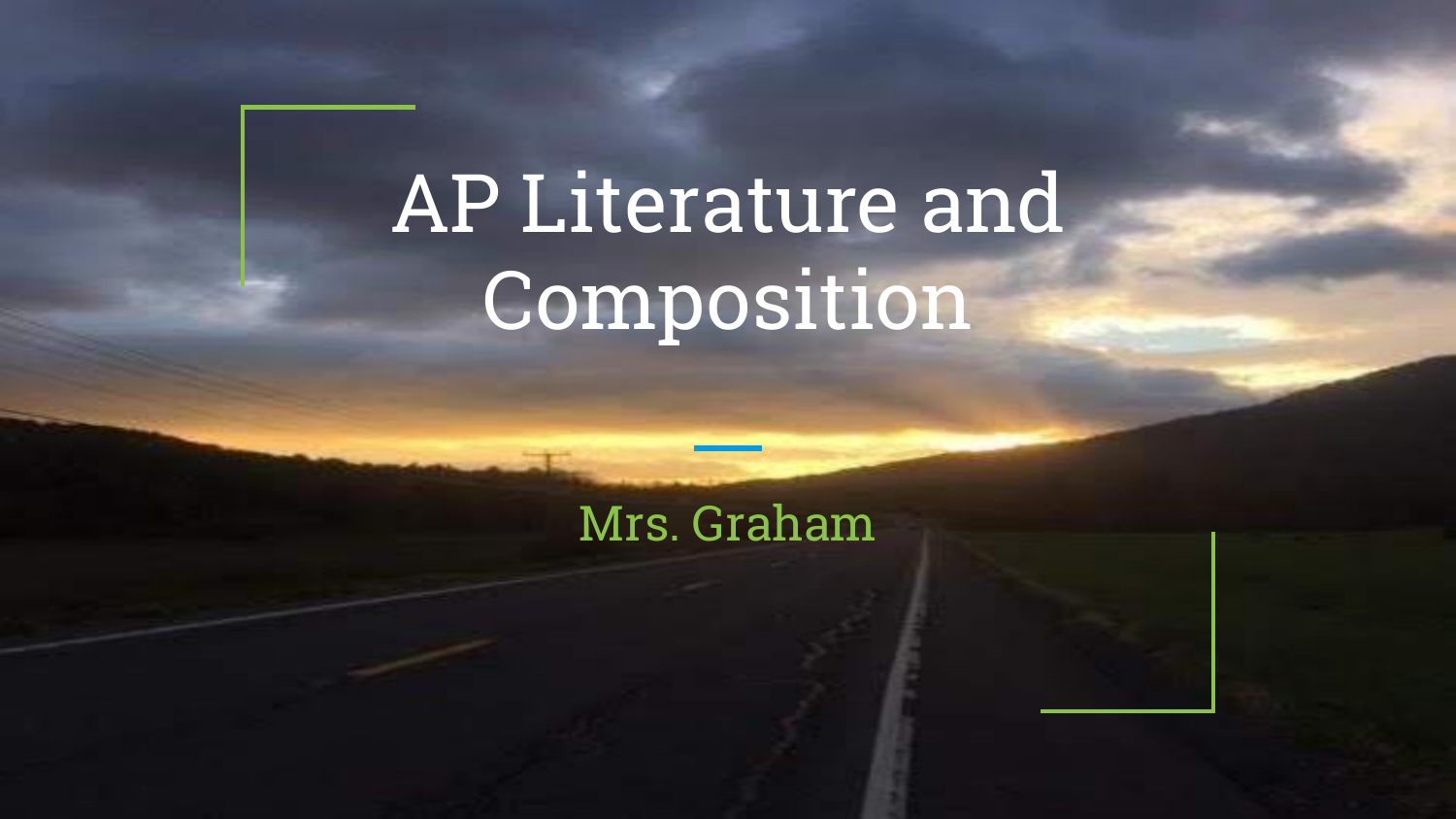#### Course Overview:

Students in this rigorous English course will study literature found within the American and British literary canon. Various literary genres from different times periods will be included, as well as selections from non-Eurocentric texts to give students a more broad understanding of world literature. These students will become conversant in literary theory and criticism, and will explore rhetorical and literary techniques writers employ. Through reading, discussion, and writing tasks, students will develop critical literary analysis skills.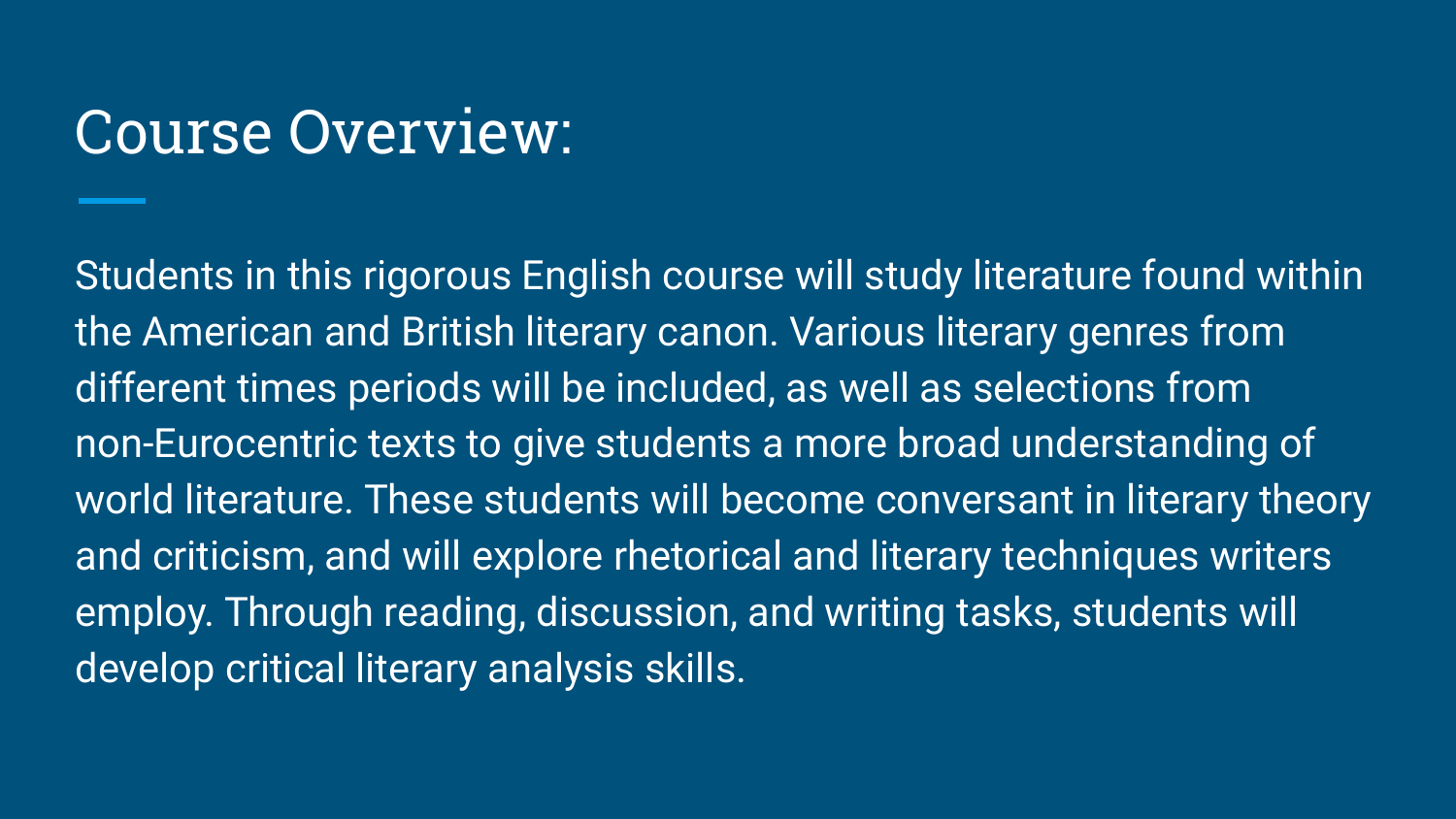### Expectations:

- Completion of and intellectual engagement with assigned readings
- Sophisticated analysis of literature through a growing knowledge of literary theory and cogent discussion
- Highly developed composition skills on all written assignments; multi-draft essays must produce in-depth analysis and critical interpretation of literature
- A research paper adhering to MLA format is required in the second semester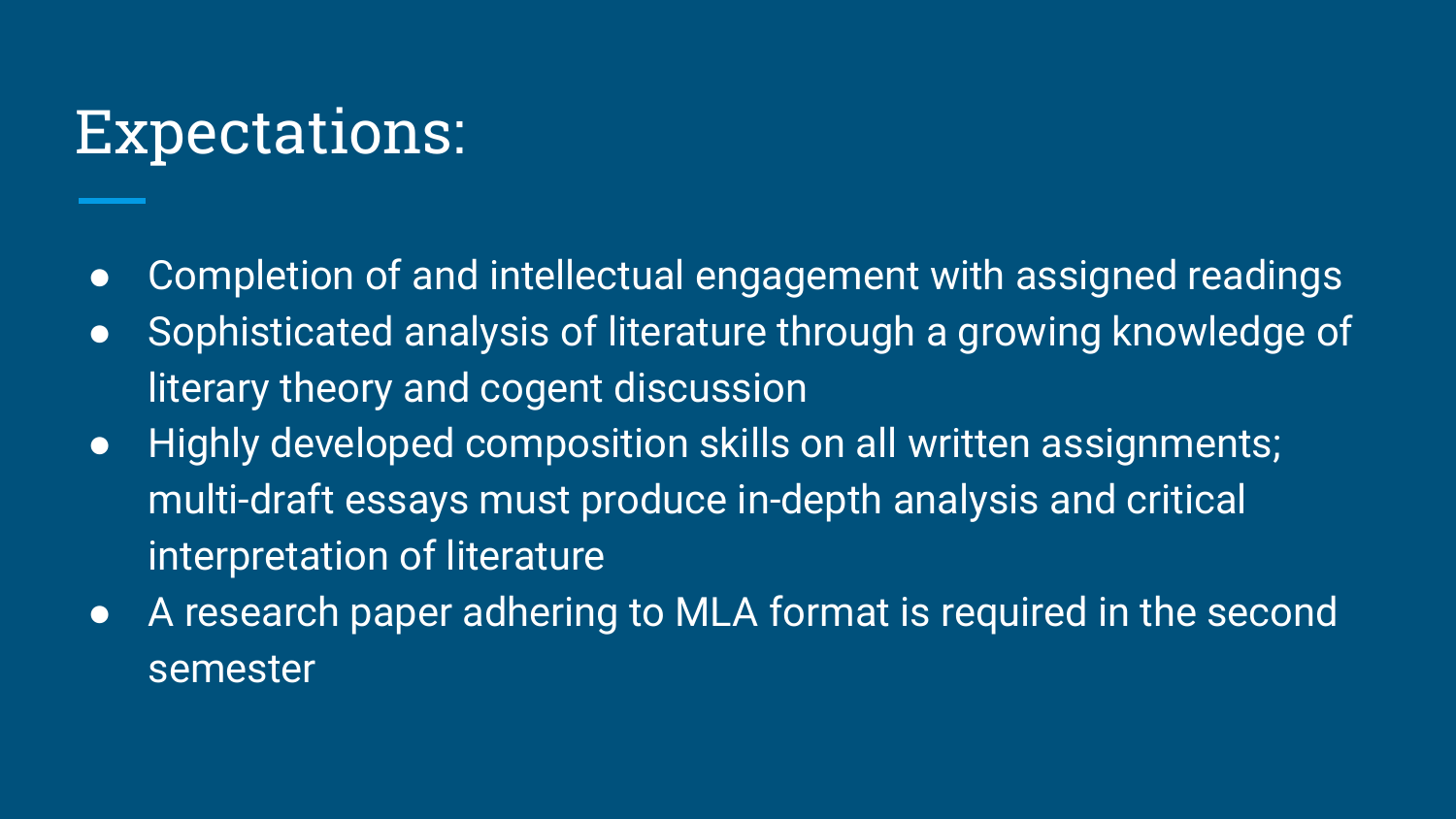#### Expectations, continued:

- Summer reading requirement, which will be assessed in early September
- Participation and articulate expression in class discussion is required to demonstrate the ability to think critically
- Students will receive crucial preparation for the Advanced Placement English Literature and Composition Exam
- Students can earn college credit through the successful completion of the AP Literature and Composition exam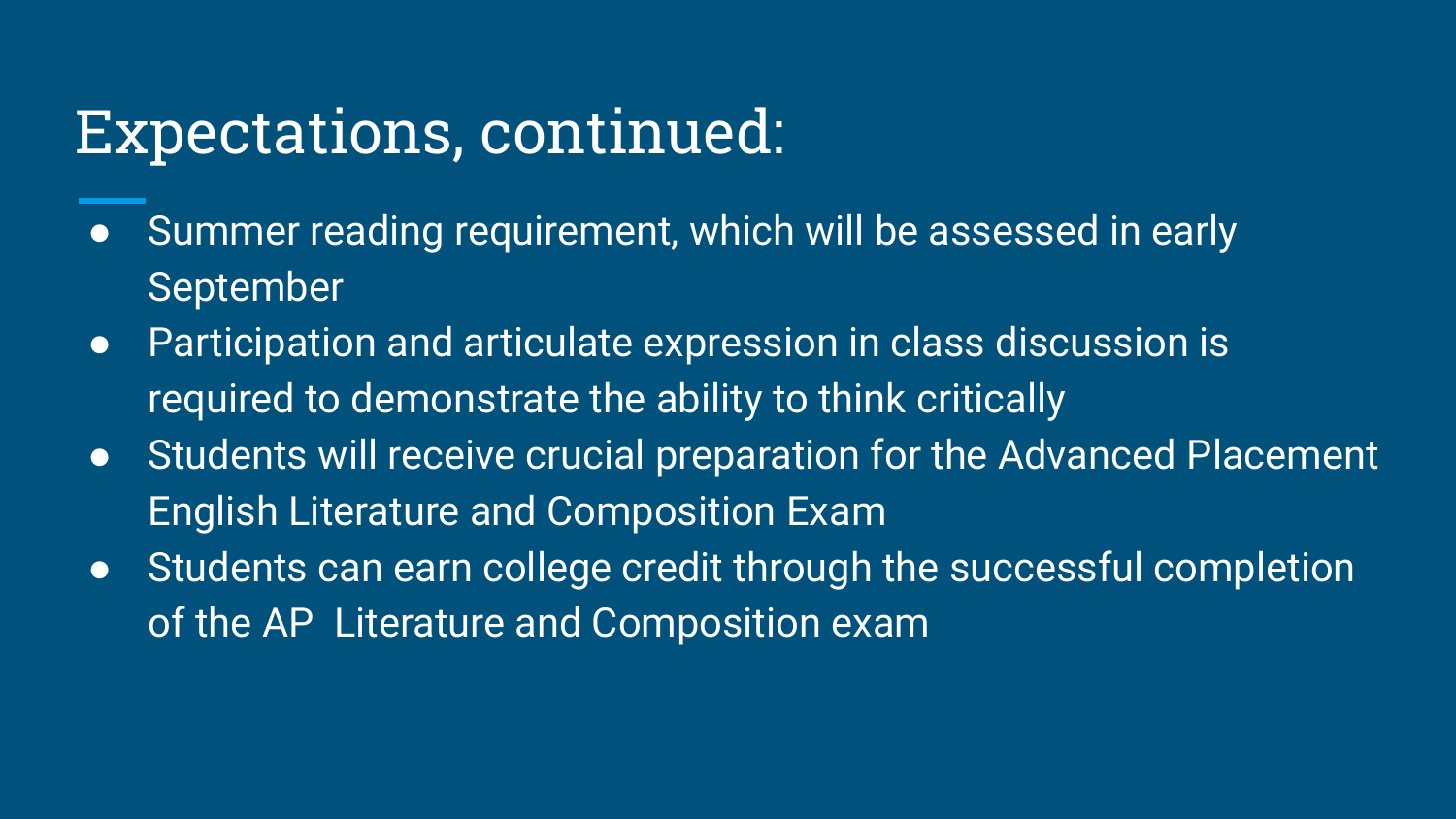## Course Activities:

- Weekly study of pertinent in-text vocabulary, as well as Greek and Latin roots, prefixes, and suffixes
- Critical essays
- Journal entries
- Timed writing (in accordance with AP English assessment requirements)
- Intense revision and multi-draft essays
- Presentations
- Revision
- Research